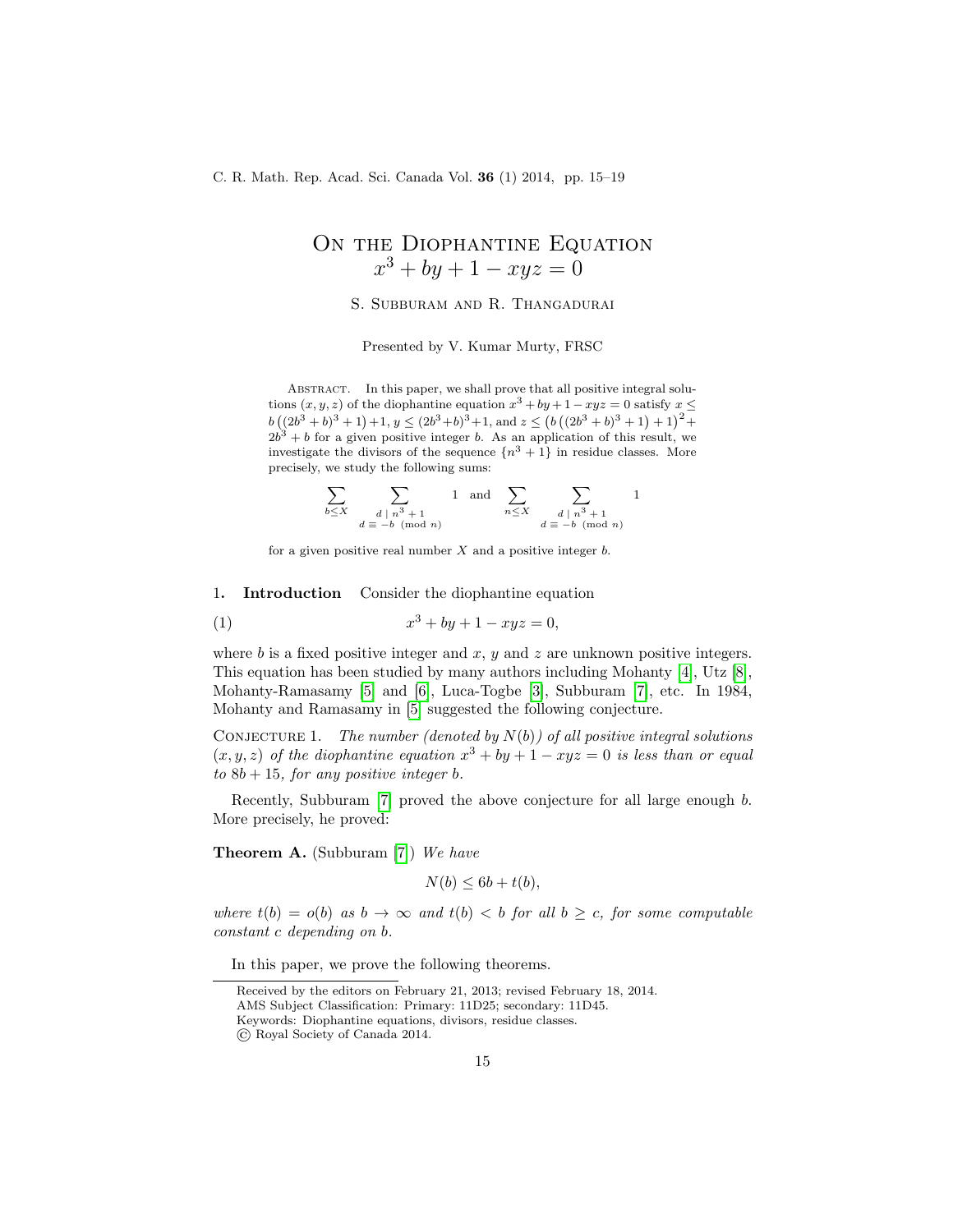THEOREM [1](#page-0-0). Any positive integral solution  $(x, y, z)$  of  $(1)$  satisfies

- (1)  $x \leq b ((2b^3 + b)^3 + 1) + 1;$
- (2)  $y \leq (2b^3 + b)^3 + 1;$
- (3)  $z \le (b ((2b^3 + b)^3 + 1) + 1)^2 + 2b^3 + b.$

In the following theorem, we give a closed formula for  $N(b)$ .

THEOREM 2. Let b be a given positive integer. Then

$$
N(b) = \sum_{n=1}^{\infty} \sum_{\substack{d \mid n^3 + 1 \\ d \equiv -b \pmod{n}}} 1.
$$

In view of Theorem A, we have the following Corollary.

COROLLARY 1. Let  $b$  be a given positive integer. Then

$$
\sum_{n=1}^{\infty} \sum_{\substack{d \mid n^3+1 \\ d \equiv -b \pmod{n}}} 1 \le 6b + t(b),
$$

where  $t(b)$  is the integer stated in Theorem A.

In 1984, H. W. Lenstra [\[2\]](#page-4-6) considered the problem of divisors in residue classes as follows. For every real number  $\alpha > 1/4$ , there exists a constant  $\kappa(\alpha)$  with the following property. If r, s and N are integers such that  $0 \le r < s < N$ ,  $s > N^{\alpha}$ and  $(r, s) = 1$ , then he proved that there are at most  $\kappa(\alpha)$  positive divisors of  $N$  which are congruent to  $r$  modulo  $s$ . Also, in the same paper, he showed that if  $\alpha > 1/3$ , then  $\kappa(\alpha) = 11$ . In 2007, Coppersmith et al. [\[1\]](#page-4-7) showed that if  $\alpha > 0.331$ , then  $\kappa(\alpha) = 32$ . This result will imply that if  $n \geq 4$  and b are any positive integers, then

$$
\sum_{\substack{d \mid n^3+1\\d \equiv -b \pmod{n}}} 1 \le 32.
$$

In this paper, as an application of Theorems 1 and 2, we obtain a refinement in the case where  $N = n^3 + 1$  and  $s = n$  in the above problem. More precisely, we prove:

THEOREM 3. Let b be a given positive integer. Then for every integer  $n >$  $b((2b^3+b)^3+1)+1$ , we have

$$
\sum_{\substack{d \mid n^3+1 \\ d \equiv -b \pmod{n}}} 1 = 0.
$$

In other words, if  $n > b ((2b^3 + b)^3 + 1) + 1$ , then no divisor of  $n^3 + 1$  is congruent to −b modulo n.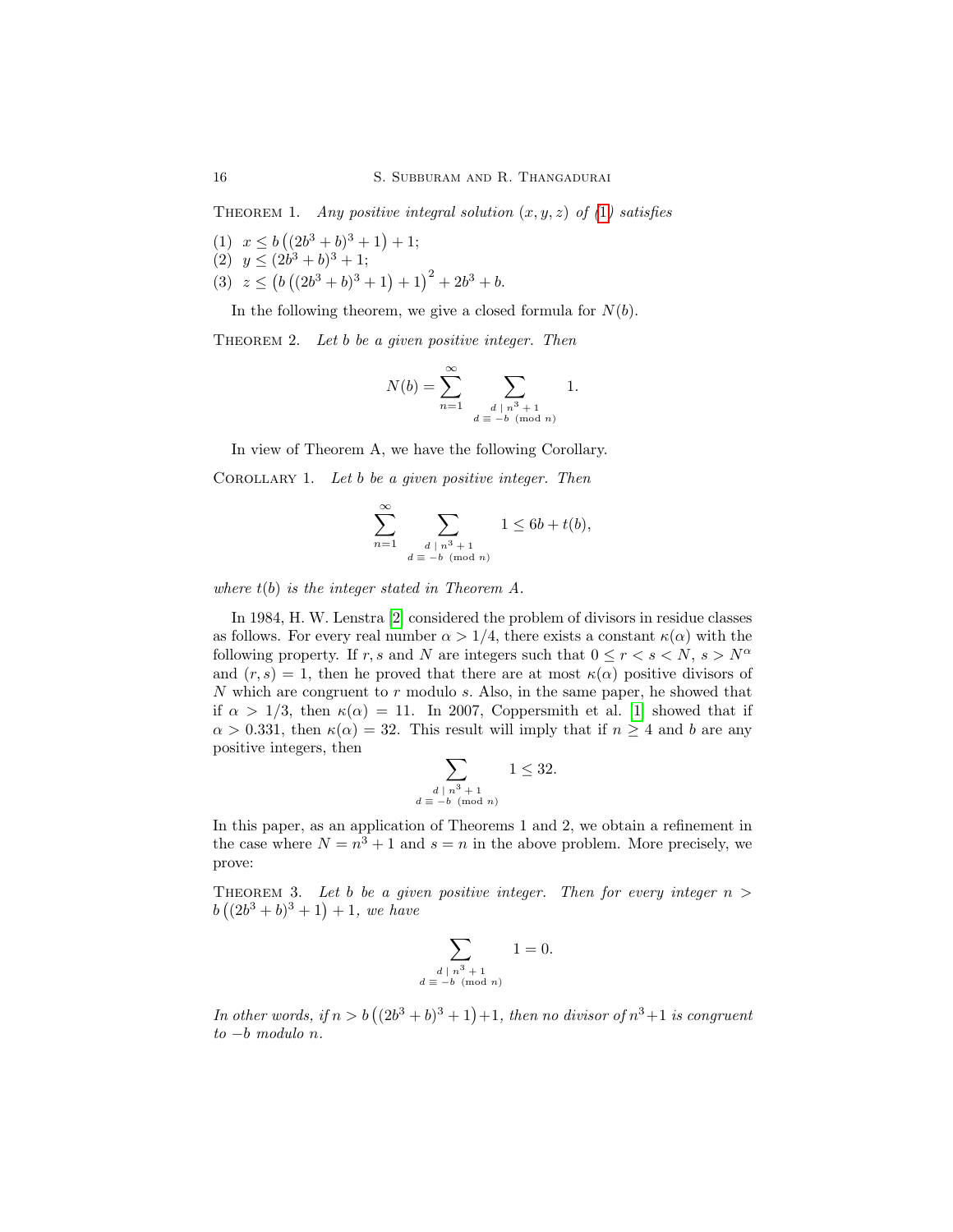ON THE DIOPHANTINE EQUATION  $x^3 + by + 1 - xyz = 0$  17

If  $b \leq X$  and  $n > X((2X^3 + X)^3 + 1) + 1$ , then we have

$$
n > b ((2b3 + b)3 + 1) + 1.
$$

Hence, by Theorem 3, we have the following corollary.

COROLLARY 2. Let X be any real number. Then for every integer n satisfying

$$
n > X ((2X3 + X)3 + 1) + 1,
$$

we have

$$
\sum_{b\leq X}\sum_{\substack{d\mid n^3+1\\d\equiv -b\pmod{n}}}\qquad 1=0.
$$

2. Proof of Theorem 1 To prove this theorem, we need the following lemma.

LEMMA 1 (Subburam [2]). Let  $(x, y, z)$  be a positive integral solution of (1). Then there exists a positive integral solution  $(l(x), y, l(z))$  of (1) satisfying

- (1)  $xl(x) = by + 1.$
- (2) If  $l(x) \geq x$ , then  $l(z) > b$  and if  $x \geq l(x)$ , then  $z > b$ .
- (3) If  $x \geq 3$ , and  $l(x) \geq x+2$ , then  $z \leq b$  and if  $l(x) \geq 3$ ,  $x \geq l(x) + 2$ , then  $l(z) \leq b$ .

Let  $(x, y, z)$  be any positive integral solution of (1).

## Case 1.  $z \leq b$ .

Since  $x^3 + 1 = (xz - b)y$ , we have  $(xz - b) | (x^3 + 1)$ . We see that  $(xz - b) |$  $(z^3 + b^3)$ . This is because

$$
z3(x3+1) = (xz - b)(z2x2 + xbz + b2) + (z3 + b3).
$$

Therefore

$$
(xz - b) \le (z^3 + b^3) \le 2b^3.
$$

Hence, as  $z \geq 1$ , we get

$$
x \le 2b^3 + b.
$$

Since  $y \le x^3 + 1$ , we get  $y \le (2b^3 + b)^3 + 1$ , and so

$$
x \le 2b^3 + b, y \le (2b^3 + b)^3 + 1
$$
 and  $z \le b$ .

Case 2.  $z > b$ .

By Lemma 1, there exists a positive integral solution  $(l(x), y, l(z))$  of (1) satisfying  $xl(x) = by + 1$ .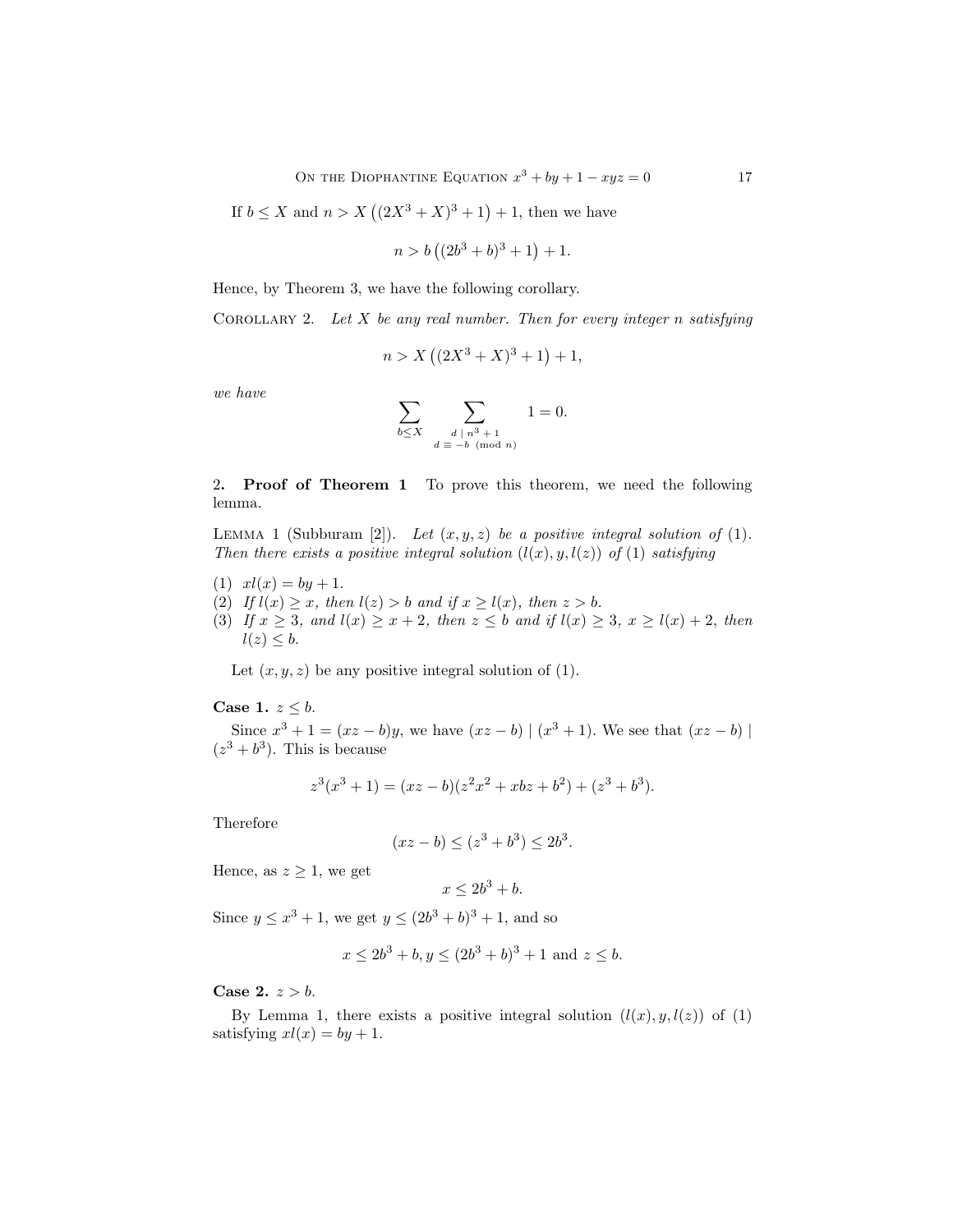If  $x \geq 3$  and  $l(x) \geq x + 2$ , then, by Lemma 1, we get  $z \leq b$ , which is a contradiction. Hence either  $x < 3$  or  $l(x) < x + 2$ .

If  $l(x) \geq 3$  and  $x \geq l(x) + 2$ , then, by Lemma 1, we have  $l(z) \leq b$ . Therefore, by Case 1, we get

$$
l(x) \le 2b^3 + b
$$
 and  $y \le (2b^3 + b)^3 + 1$ .

Since  $xl(x) = by + 1$ ,

$$
x \le by + 1 \le b((2b^3 + b)^3 + 1) + 1.
$$

Since  $x^2 + l(x) = yz$ , we get

$$
z \le x^2 + l(x) \le (b((2b^3 + b)^3 + 1) + 1)^2 + 2b^3 + b.
$$

If  $x = 1$  or  $l(x) = 1$ , then all the possible integral solutions  $(x, y, z)$  of (1) are  $(1, 1, b + 2), (1, 2, b + 1), (b + 1, 1, b<sup>2</sup> + 2b + 2), (2b + 1, 2, 2b<sup>2</sup> + 2b + 1).$ 

If  $x = 2$  or  $l(x) = 2$ , then all the possible integral solutions  $(x, y, z)$  of (1) are  $(2,1,(b+9)/2)$ ,  $(2,3,(b+3)/2)$ ,  $(2,9,(b+1)/2)$ ,  $((b+1)/2,1,(b^2+2b+9)/4)$ ,  $((3b+1)/2,3,(3b^2+2b+3)/4), ((9b+1)/2,9,(9b^2+2b+1)/4).$ 

For the case  $x = l(x)$ , all the positive integral solutions  $(x, y, z)$  of (1) satisfy

$$
x \in \{x \in \mathbb{N} : (x - 1) | b \text{ and } b | (x^2 - 1) \}.
$$

When  $x = l(x) + 1$  or  $l(x) = x + 1$ , then the possible solutions  $(x, y, z)$  of (1) are

$$
\left((-1+\sqrt{4b+5})/2,1,b+2\right)
$$
 and  $\left((1+\sqrt{4b+5})/2,1,b+1+\sqrt{4b+5}\right)$ .

Thus, in all the cases, we observe that the positive integral solutions  $(x, y, z)$ of (1) satisfy

$$
x \le b((2b^3 + b)^3 + 1) + 1, y \le (2b^3 + b)^3 + 1
$$

and

$$
z \le (b((2b^3+b)^3+1)+1)^2+2b^3+b.
$$

3. Proof of Theorem 2 Let n be any positive integer. Let d be a positive divisor of  $n^3 + 1$  such that  $d \equiv -b \pmod{n}$ . Then there exists a positive integer m such that  $d = mn - b$ . Since  $mn - b \mid n^3 + 1$ , there is a positive integer y such that  $n^3 + 1 = (mn - b)y$  which in turn satisfies  $n^3 + by + 1 = myn$ . That is, for a positive divisor d of  $n^3 + 1$  with  $d \equiv -b \pmod{n}$ , we get a positive integral solution  $(n, y, m)$  of (1). Indeed, for any two distinct positive divisors  $d_1$  and